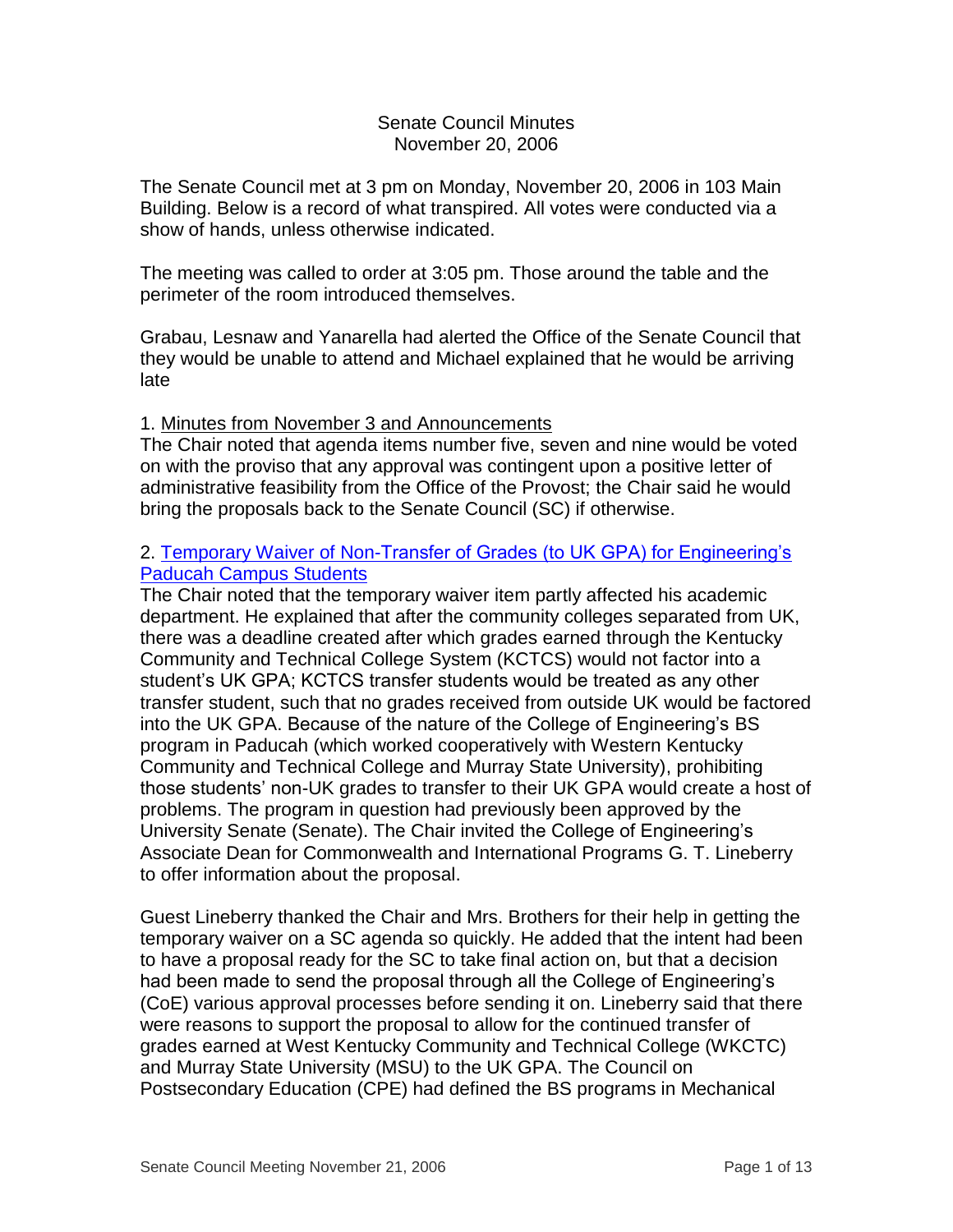Engineering and Chemical Engineering at the "Paducah campus" as a cooperative degree program.

If the grades of the extended campus engineering students could not transfer to their UK GPA, Lineberry said the resulting problems could be defined as either academic or financial. Even though the courses were taught by other institutions' faculty, UK offered the degree and maintained the quality. If the 57 hours of lower division credit (taken through MSU or WKCTC) were not factored into the UK GPA, the student would have no chance of receiving any commencement honors. In terms of the financial aspect, scholarships for students at the Paducah campus would be in jeopardy if the grades received for courses taken through MSU and WKCTC were not accepted by UK. Lineberry said that the requested temporary waiver would be for only one year and would only apply to the engineering students enrolled through the extended campus programs. At this point, Odoi entered the meeting.

The Chair affirmed Lineberry's statement that a formal proposal to permanently allow WKCTC and MSU grades to be included in the UK GPA was in the CoE's approval process. He noted that approval of the temporary waiver would more or less indicate a future approval of a proposal to make the waiver permanent. Lineberry added that CoE worked with the Office of the Registrar to ensure that if an extended campus student left the engineering program, those students' grades would not transfer to the UK GPA, even though they would have if they remained in the extended engineering campus BS program.

In response to a question from Randall, the Chair explained that because of the separation of the community colleges from UK and resultant rejection of non-UK grades from the UK GPA, effective January 1, 2007 CoE's Paducah campus BS program would be in jeopardy. A waiver of the rule would simply allow students to be treated in the future as they currently are. Both Lineberry and the Chair emphasized that the waiver would only apply to those students in the CoE's cooperative degree program, not any other engineering program or other WKCTC students.

In response to a question from Randall, the Chair said that in discussions with the Office of the Registrar, there were no concerns about this waiver violating any CPE or other requirements. Lineberry said he would contact the Office of Institutional Research, Planning and Effectiveness to make sure there were also no Southern Association of Colleges and Schools issues. Lineberry, responding to Waldhart and Baxter, stated that the courses offered at WKCTC and MSU received UK faculty input, but were "owned" by the respective institutions. He said about 93 students from the extended campus have already graduated – there were roughly 100 students enrolled in the program at any given time. About half of the graduates remained in the state.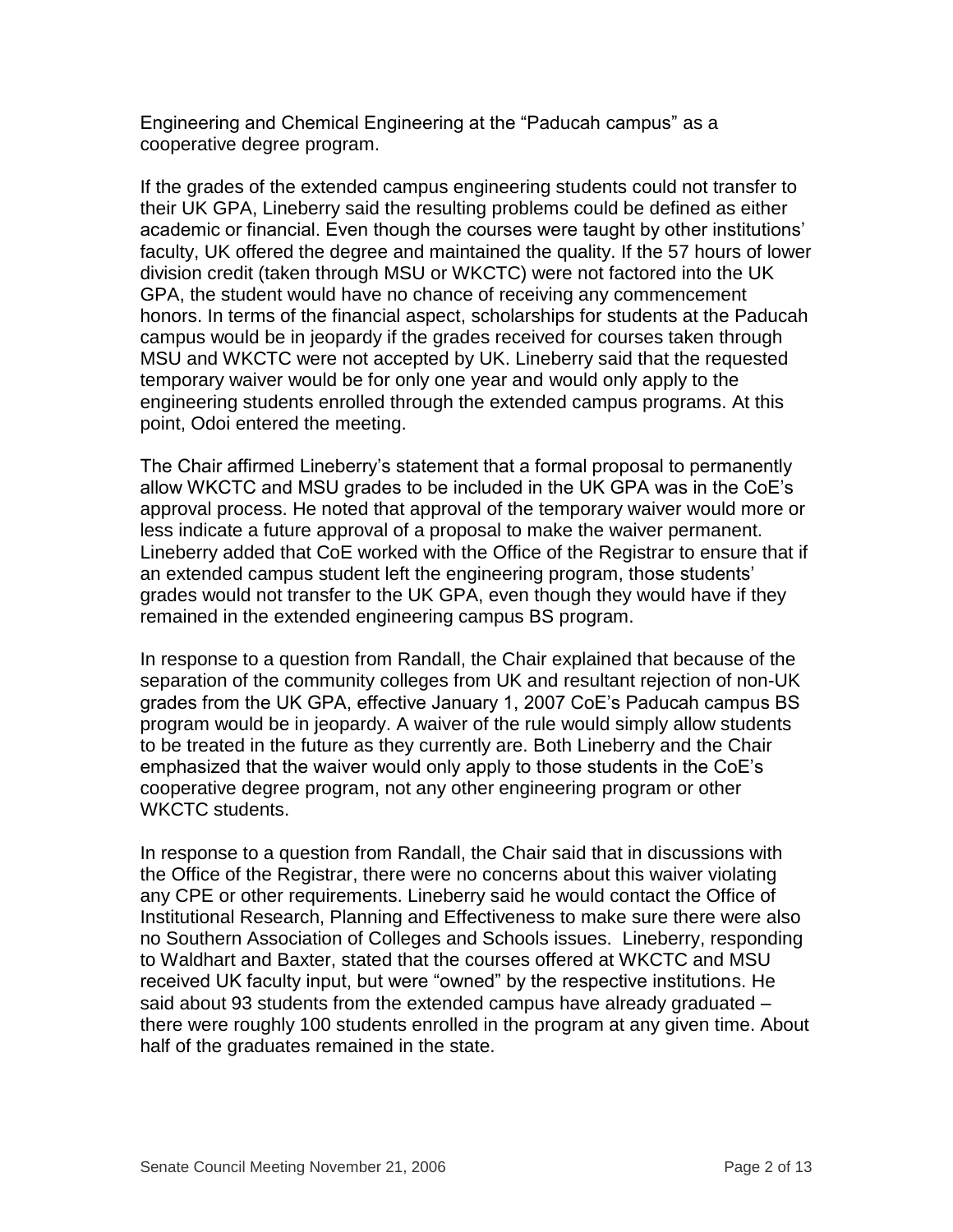In response to a question from the Chair, Lineberry said that the waiver was being requested for the Spring 2007 and Fall 2007 semesters.

Waldhart **moved** that the Senate Council approve the temporary waiver (through December 2007) of KCTCS transfer changes for Paducah (College of Engineering) extended campus students so that all grades earned by those students in pursuit of the extended Engineering campus degree would be factored into the UK GPA. Odoi **seconded**. A **vote** was taken and the motion passed unanimously.

### 3. [Institute for Workplace Innovation \(iWIN\) –](http://www.uky.edu/USC/New/files/20061120/iWIN%20-%20Social%20Work%20New%20Center_Complete.pdf) College of Social Work

The Chair invited College of Social Work Professor Jennifer Swanberg to speak on behalf of the proposal for the new Institute for Workplace Innovation. Guest Swanberg explained that she needed to leave for a meeting with President Todd, but would return to the meeting afterwards, if necessary. She said her colleague, Diane Loeffler, could answer questions about the Institute for Workplace Innovation (iWIN). Swanberg left the meeting at this point.

Guest Loeffler offered a quick overview of the proposed iWIN. She said that it would be an interdisciplinary institute involving individuals from the Colleges of Business, Public Health and Social Work, with an emphasis on creating more effective workplaces to benefit employees, business and the Kentucky economy in general. She said iWIN would launch a statewide study about trends and emerging trends, due to a need to understand better what the Kentucky workforce looked like.

In response to Duke, Loeffler said the institute would be essentially researchoriented, with some clinical or service roles, but not academic. Research could be used in training programs. For instance, if there were issues with older employees wanting a phased retirement, iWIN would be able to utilize future research in that area to help businesses. Randall asked if iWIN would offer any classes, majors, minors, certificates, etc. Loeffler replied that iWIN would not, adding that students could be used as interns, but there were no plans to offer classes. In response to another question from Randall, Loeffler affirmed that the start-up funds were supplied by the Office of the President; in three years it was hoped iWIN would be self-sustaining via endowments, business contributions, etc. The start-up money, however, was already included in the budget.

The Chair requested that a motion to approve be made, but contingent upon receipt of a positive letter of administrative feasibility from the Office of the Provost. The Chair explained that such a letter might not be required, but he saw no harm in having one.

Randall **moved** to approve the Institute for Workplace Innovation and send it to the Senate with a positive recommendation, contingent upon receipt of a letter of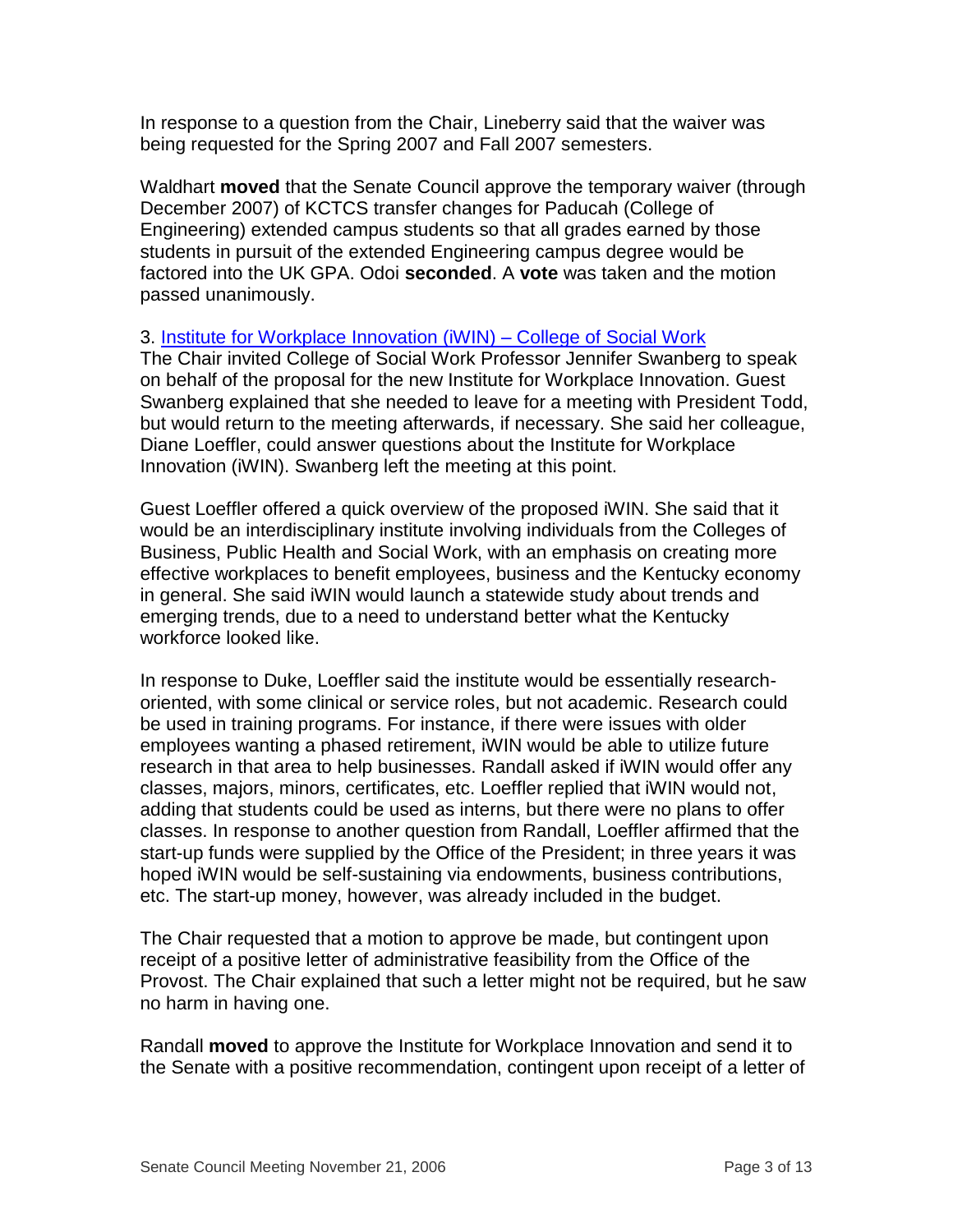administrative feasibility from the Office of the Provost. Waldhart **seconded**. The motion **passed** unanimously.

# 4. [Disability Resource Center Resolution –](http://www.uky.edu/USC/New/files/20061120/Disability%20Resource%20Center_Complete.pdf) Jake Karnes, Director

The Chair explained that when he served as Academic Ombud, there were a few occasions when an instructor questioned why a student with a disability should be accommodated with extra time, etc. as required by federal law and recommended by the UK's Office of Institutional Equity (OIE). The Chair said that language could be added to the *Senate Rules* but at this time, a resolution supported by the Senate was sought. He invited Disability Resource Center Director Jake Karnes to explain the resolution.

Guest Karnes explained that in the past, one could more easily identify a student's disability, such as being blind or needing a wheelchair. Now, with many more chronic health problems and learning disabilities being present in the student population, many more "reasonable accommodations" were being requested from faculty; it was becoming common for most undergraduate classes to include at least one student requiring an accommodation. Although not many, there were instances in which a faculty member balked at having to offer such an accommodation and questioned Karnes regarding why an accommodation was necessary. Karnes stated he would like to be able to refer individuals to a resolution supported by the representative body for the faculty. The Chair added that instructors questioning the need for accommodation could also be referred to SC and Senate minutes when the resolution was discussed. Karnes replied that he would rather the minutes reflect that instructors could contact Patty Bender in the OIE if they question why an accommodation is necessary. He thought the resolution could be something to which instructors could be referred to.

In response to a question from Duke, Karnes said that students with disabilities were required to be assessed by the Disability Resource Center (DRC). Although some disabilities did not require much in the way of additional assessment, such as a physical disability, other types, such as learning disabilities, required more testing. The level of assessment also depended upon the professional documentation provided by the student. Karnes added that the DRC also worked with students experiencing a temporary disability. He said that University Health Services and other testing mechanisms were used to ensure that a disability was not fraudulent. Thelin added that the process of accommodation was enhanced by DRC involvement; the DRC was mutually beneficial to students and instructors.

Randall opined that the language in the last sentence of the resolution was somewhat vague. He suggested a revision: "…to accommodate students with disabilities, as determined by the Disability Resource Center, and endorses the…." The Chair asked if there were any further questions – he said the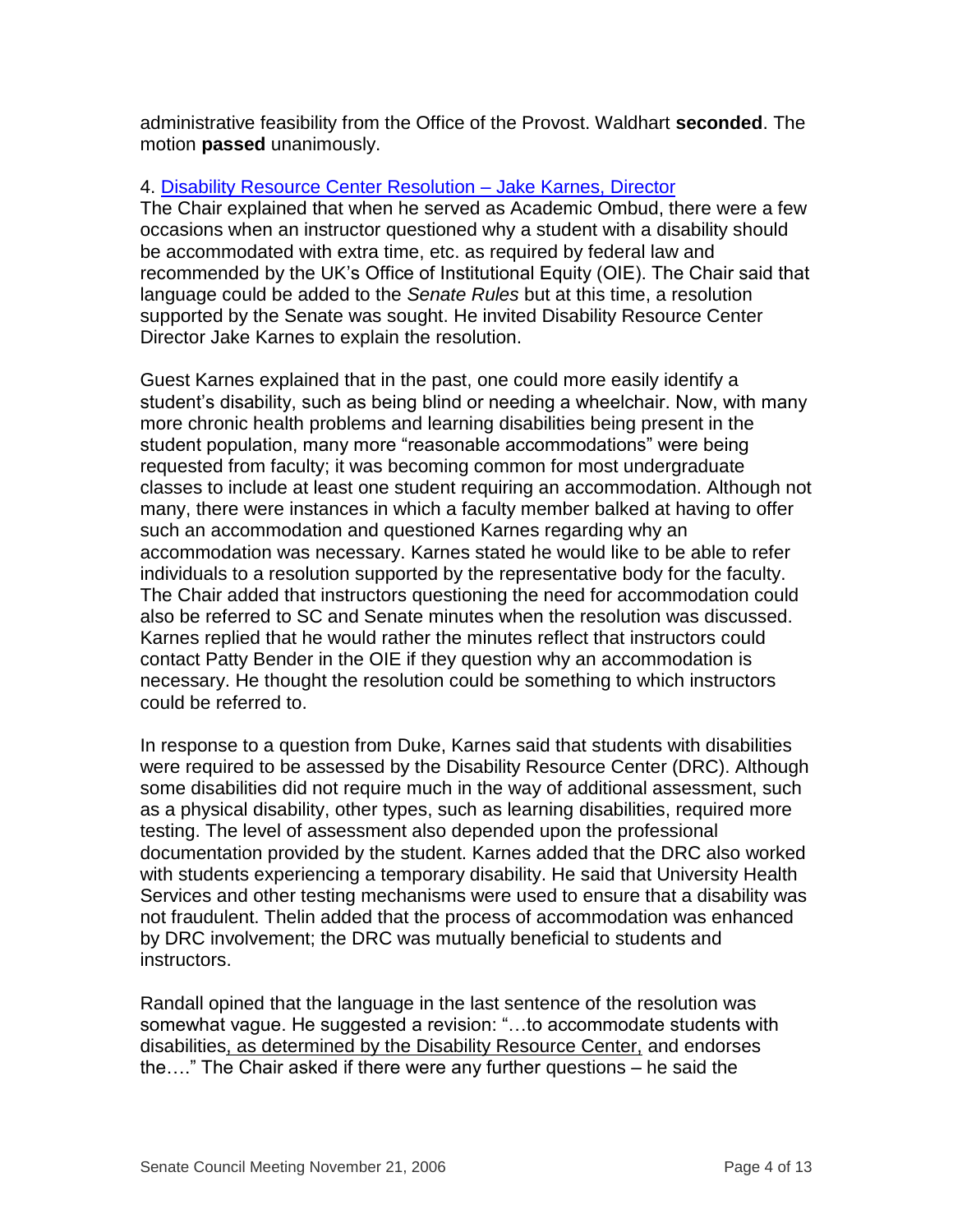resolution would go to the Senate for the widest possible publicity and support. He then requested a motion.

Thelin **moved** to support and send to the Senate with a positive recommendation the following resolution:

Students with disabilities are required to provide instructors letters of accommodation from the University of Kentucky Disability Resource Center prior to requesting any accommodation in their classes for a disability. Students must provide the Center extensive disability documentation before qualifying for accommodations. (The accommodation criteria can be found on the Center web page under "Documentation Guidelines.") The confidential letters are the official notice to instructors confirming that the student is eligible for the stated accommodations according to University guidelines and that it is the instructor's legal responsibility to fulfill the requests. Additionally, the letters serve as a guideline for effective teaching and testing of students who, because of limitations imposed by disability, have different modes of learning and demonstrating mastery of material. Instructors are encouraged to contact the Center for additional information, clarification and assistance about providing accommodation.

The University has a long tradition of accommodating students with disabilities, preceding the existence of any Federal mandates. In keeping with that tradition and in recognition of the necessity to comply with the law (Section 504 of the Rehabilitation Act and Americans with Disabilities Act), the University Senate acknowledges the need to accommodate students with disabilities, as determined by the Disability Resource Center, and endorses the University accommodation procedure.

Harley **seconded**. A **vote** was taken and the motion **passed** unanimously.

## 5. [New Program: Joint Univ. Scholars Pgm with KY State Univ. for MS in](http://www.uky.edu/USC/New/files/20061120/MS%20Rehab%20Cnslng%20Univ%20Schol-KSU%20New%20Pgm_Complete.pdf)  [Rehabilitation Counseling](http://www.uky.edu/USC/New/files/20061120/MS%20Rehab%20Cnslng%20Univ%20Schol-KSU%20New%20Pgm_Complete.pdf)

The Chair invited Ralph Crystal to explain the proposal. Guest Crystal thanked SC members for the invitation and the opportunity to share information about the proposal to create a University Scholars Program with Kentucky State University (KSU) for an MS in Rehabilitation Counseling.

Crystal explained that approximately nine years ago, an endorsement curriculum was developed with KSU in response to federal initiatives regarding diversity. The endorsement curriculum trained students in their senior year at KSU in practices and techniques through a sequence of four classes offered at UK, two in the Fall and two in the Spring; successful completion earned a certificate from UK. Many students were subsequently returning to UK immediately after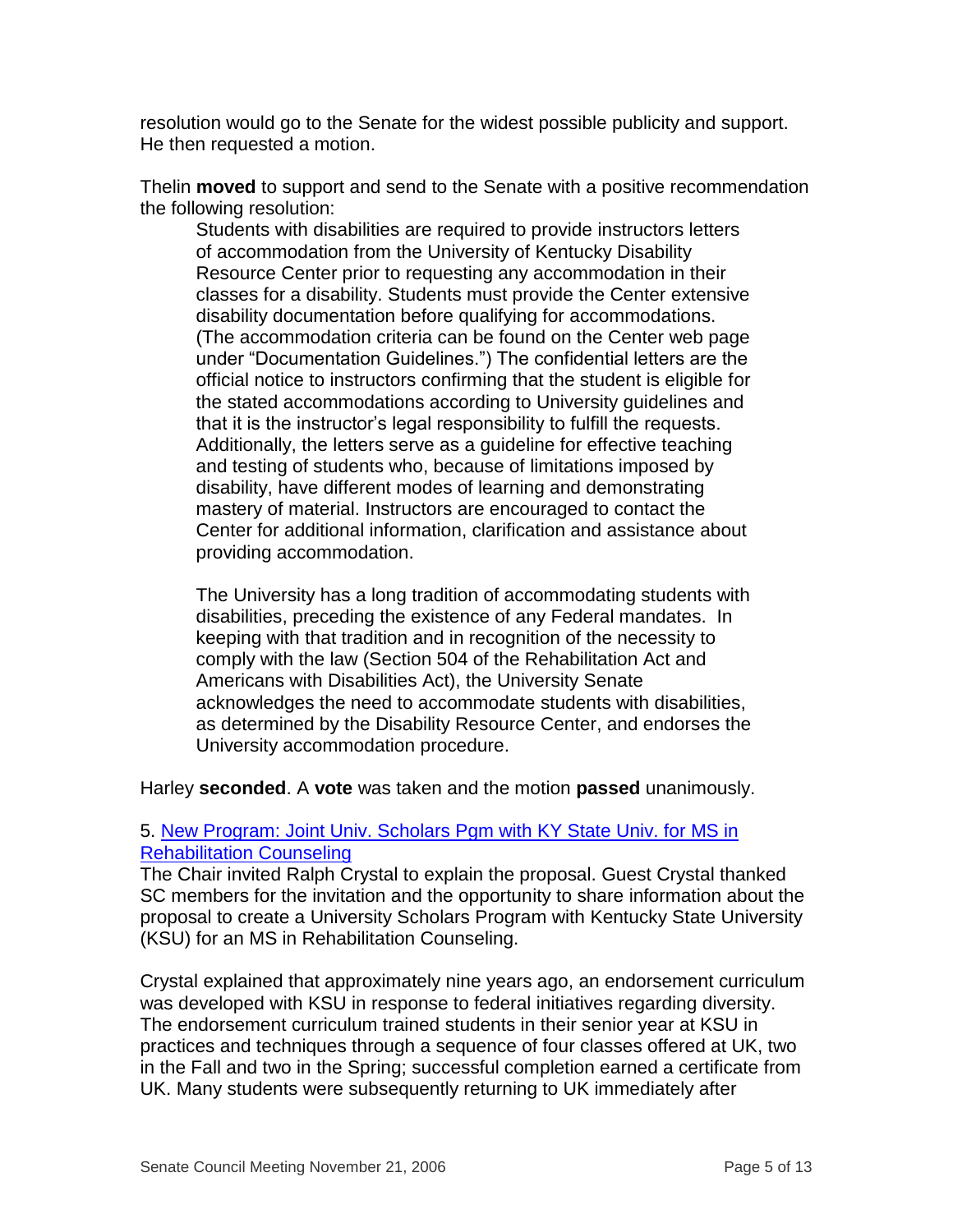graduation to get a master's degree, or going into the workforce and then coming to UK for a master's degree. Meetings began about six years ago to investigate alternate ways to encourage students to work toward their master's degree, leading to a proposal to utilize the University Scholars Program; students would be joint undergraduates at KSU and graduate students at UK. Working through the University Scholars Program would also allow the offering of scholarships.

In response to a question by Baxter, Crystal explained that the endorsement program, offered through distance learning, would continue to be offered along with the University Scholars Program for an MS in Rehabilitation Counseling. The University Scholars' Program would utilize the same courses as the endorsement program, but would include a commitment on the part of the student to finish their MS at UK. Waldhart pointed out that University Scholars Programs required a student to be enrolled in the same graduate-level program as they received their undergraduate degree in. The benefit was the student being allowed to "crosscount" the 12 credit hours at KSU toward the MS degree.

In response to a question from the Chair, Crystal replied that the students at KSU were primarily in criminal justice programs, although any human service area, such as social work, was applicable. The Chair opined that since the Graduate Council had reviewed the proposal, the presumption was that it was satisfied with the major and graduate degree programs not matching completely. Thelin noted that there was a cooperative program in place between the Patterson School of Diplomacy and Georgetown College in which the areas of study were coherent and related, but not exactly the same. In response to Waldhart, the Chair confirmed that a motion for approval would be needed that contained a proviso regarding a letter of administrative feasibility from the Office of the Provost. If the letter was not positive, he said Crystal would be alerted and the proposal returned to the SC for further discussion.

Waldhart **moved** that the proposal for a new University Scholars Program with Kentucky State University for an MS in Rehabilitation Counseling be approved and sent to the Senate with a positive recommendation, contingent upon receipt of a letter of administrative feasibility from the Office of the Provost.

Randall asked about the success of the endorsement program. Crystal replied that for the most part, the experience had been a good one. The majority of problems were a result of the courses being offered via distance learning and associated technical difficulties. About half of the students matriculated to the UK graduate program. In response to a question from Liaison Greissman, Crystal said he hoped not to encounter a situation in which a University Scholars Program student attempted to not adhere to a commitment to attend UK's Graduate School and merely request the certificate for completing the endorsement courses. He said faculty would interview applicants ahead of time and that students would have to go through normal Graduate School processes. In response to the Chair, Crystal said that the courses would be UK classes and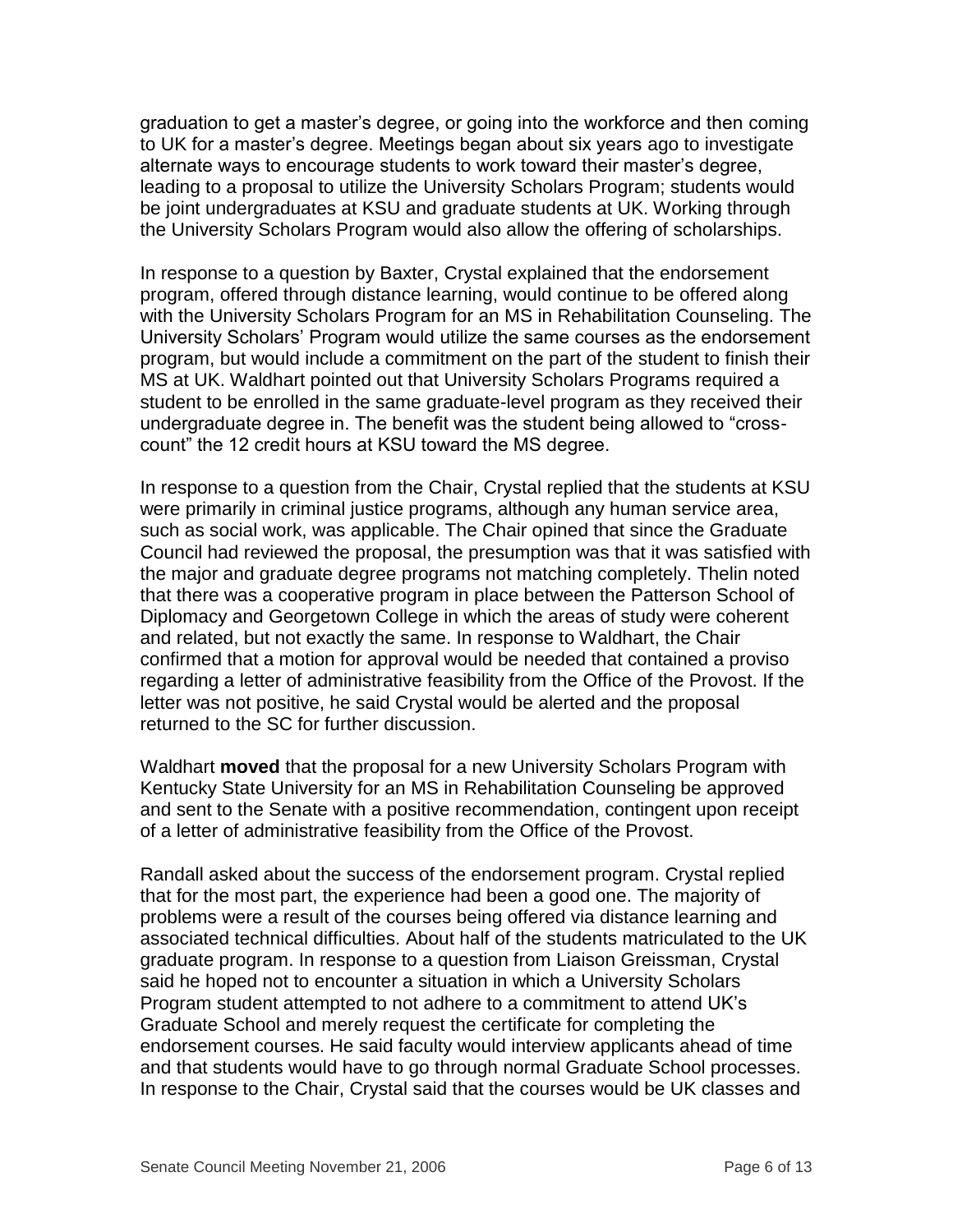would apply to the undergraduate and graduate degrees. Students would also have to pay graduate tuition. Syllabi for the courses would have differing expectations for undergraduate and graduate students.

The Chair thanked Waldhart for her motion. Thelin **seconded**. A **vote** was taken that the proposal for a new University Scholars Program with Kentucky State University for an MS in Rehabilitation Counseling be approved and sent to the Senate with a positive recommendation, contingent upon receipt of a letter of administrative feasibility from the Office of the Provost. The motion **passed** unanimously.

Due to the presence of visitors, the Chair requested and received agreement from SC members to first review all proposals with guests present to speak on their behalf.

### 7. [New Program: Dual BS in Engineering \(Electrical or Mechanical\) and MS in](http://www.uky.edu/USC/New/files/20061120/Dual%20BS%20Engineering_MS%20Manufac%20Sys%20Engin%20New%20Pgm_Complete.pdf)  [Manufacturing Systems Engineering](http://www.uky.edu/USC/New/files/20061120/Dual%20BS%20Engineering_MS%20Manufac%20Sys%20Engin%20New%20Pgm_Complete.pdf)

Those present introduced themselves. The Chair invited Center for Manufacturing Director and Director of Graduate Studies Larry Holloway to explain the proposal.

Guest Holloway shared that the degree in Manufacturing Systems Engineering is masters only, housed in the College of Engineering and administered through the Center for Manufacturing. Funding had been received from Ford Motor Company to push graduate programs down to undergraduates because of the interest in hiring students who have such knowledge at lower levels. The dual BS/MS proposal would not "double count" credits as happens in University Scholars Programs, but allowed students to take undergraduate and graduate courses concurrently.

In response to a question from Greissman about tuition, Holloway stated that the differential tuition issue was very problematic. One problem stemmed from the intensive "boot camp" periods in the summer, during which students take graduate courses; the problem occurs when a student has to pay graduate tuition for the boot camp courses, but is still an undergraduate. Holloway said that he was working with a variety of individuals to develop a mechanism by which a student's account could be flagged to indicate the type of billing required. He summed up by saying that although the tuition issues were a headache, they should not hold up the proposal; a dual BS/MS would be a great opportunity for students to move toward a graduate degree.

Waldhart wondered if the tuition problems were similar to the situation with an MBA. Crystal replied that the problem was a student taking graduate courses and paying graduate tuition for the Summer, but then continuing to take undergraduate courses in the fall but still being required to pay graduate tuition. He said students would be informed of the issue, since once someone was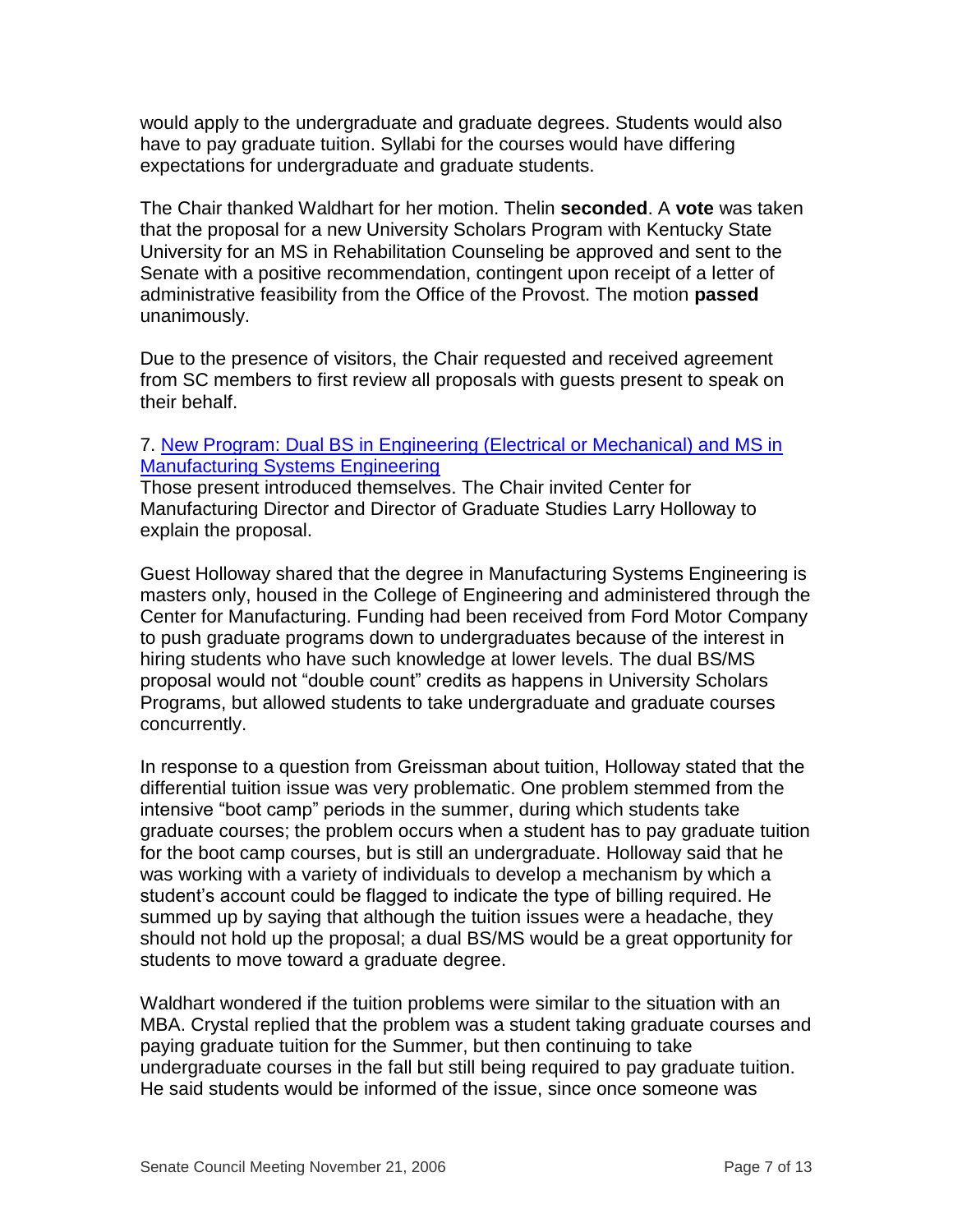identified as a graduate student, the student could lose undergraduate financial aid. Holloway said that although the undergraduate/graduate tuition was a problem, it was something that needed monitoring and further investigation and research, not something that should stop the proposal.

In response to a question from Baxter, Holloway stated that a student probably could bail out of the Graduate School portion of the program and just keep the undergraduate degree, although the student would be forever after listed as being enrolled in the Graduate School. Odoi asked how the graduate and undergraduate courses factored into the GPA. Holloway replied that he was unsure of the specific practice, but said it was an issue regularly addressed in University Scholar Programs. The Chair suggested Holloway be able to answer such a question if it were to be asked at the Senate meeting when the proposal was discussed in December.

Duke asked about the situation a student would be in if the student did not finish the graduate degree – would any degree be awarded if the student did not continue with the graduate degree? Holloway replied that it was his understanding that there was a mechanism by which a student could receive the undergraduate degree even if the student did not finish the MS portion of the program. Baxter also expressed an interest in knowing how the GPA would be computed if the student took both undergraduate and graduate courses. In response to Randall, Holloway stated that a student would need to adhere to Graduate School requirements, such as carrying a 3.0 GPA while performing graduate work.

There was a brief discussion regarding the proposal being posted with the CPE for review. The Chair requested a motion to approve the proposal, contingent upon receipt of a letter of administrative feasibility from the Office of the Provost.

Odoi **moved** that the proposal for a dual BS in Engineering (Electrical or Mechanical) and MS in Manufacturing Systems Engineering be approved and forwarded to the Senate with a positive recommendation, contingent upon receipt of a positive letter of administrative feasibility from the Office of the Provost. Duke **seconded**. Waldhart left the meeting at this point.

A **vote** was taken on the motion, which **passed** unanimously.

## 8. [New Program: Interdisciplinary PhD in Education Science](http://www.uky.edu/USC/New/files/20061120/Interdiscply%20PHD%20inEd%20Sci%20New%20Pgm_Complete_Complete.pdf)

The Chair invited College of Education Associate Dean for Research Eric Anderman to share background information on the proposal. Guest Anderman explained that he had been working with Graduate School Dean Blackwell with regard to the Interdisciplinary PhD in Education Science. He said that the college was streamlining its doctoral programs for full-time students and the interdisciplinary program in research. Anderman said that there was a great need for people trained in interdisciplinary education to be involved in scientific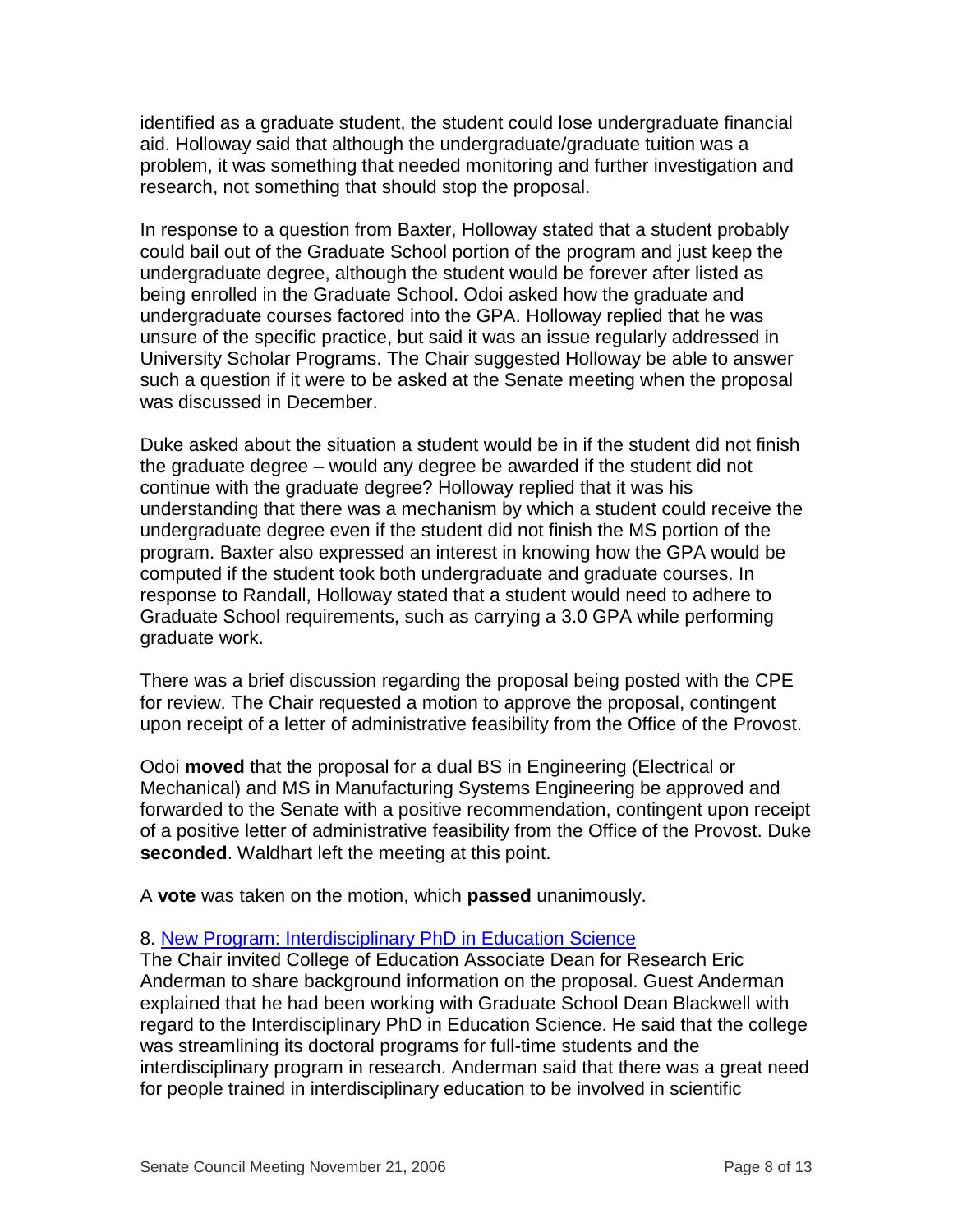educational research. Students would have a first year of a core curriculum in areas such as research methodologies, etc. and then move into different strands, similar to different majors. The different strands would have slightly different requirements and credit hours. In the future, the college planned to redesign the doctor of education (EdD) programs.

The Chair noted that as with the other new programs on the agenda, he would need a motion from a SC member to allow for approval contingent upon receipt of a positive letter of administrative feasibility for the new Interdisciplinary PhD in Education Science. Waldhart **moved** thusly. Baxter **seconded**.

Randall asked if the new program would replace existing doctorates. Anderman replied that it would be a new degree program. There were some students in an EdD program who wanted a PhD who would be advised to enter the new program. In response to Randall, Anderman stated that the college was working with the University of Louisville to redesign the programs so that ultimately the PhD programs would be research-oriented while the EdD programs would be practitioner-oriented. He said that no new faculty resources would be needed; current coursework would be re-tooled so student would go through the program in cohorts; no new courses would be required. In response again to Randall, Anderman explained that there was faculty talent available to offer the new interdisciplinary degree; only six to seven students were expected in the program every year. (Mrs. Brothers added that information about faculty resources was included in the original proposal, but that documentation was not included in the handout due to copier troubles.) The Chair pointed out that the letter of administrative feasibility from the Office of the Provost would address such issues.

Thelin added that since there was no offering for a PhD currently, it was difficult to attract and retain students in certain areas. Anderman confirmed that the new program would be a happy resolution to that situation. In response to Randall, Anderman said that a student would still have the choice of entering into the PhD program or into an EdD program. Michael entered the meeting at this point.

Anderman confirmed for Odoi that the new PhD would be comprised of a combination of current courses, but with the addition of mentoring and research aspects. Anderman explained for Duke that there would be no differences for faculty regarding the EdD, since students in the EdD currently undergo a qualifying exam, research and methodology training, etc. Greissman asked if the program had already been posted to the CPE for review; Anderman replied that the end of the 45-day posting was almost at an end. Anderman added that not being able to offer the new program would result in losing students in the eastern part of the state to the University of Louisville, which currently had such an interdisciplinary program. He confirmed that both the PhD and EdD programs would be offered in the College of Education.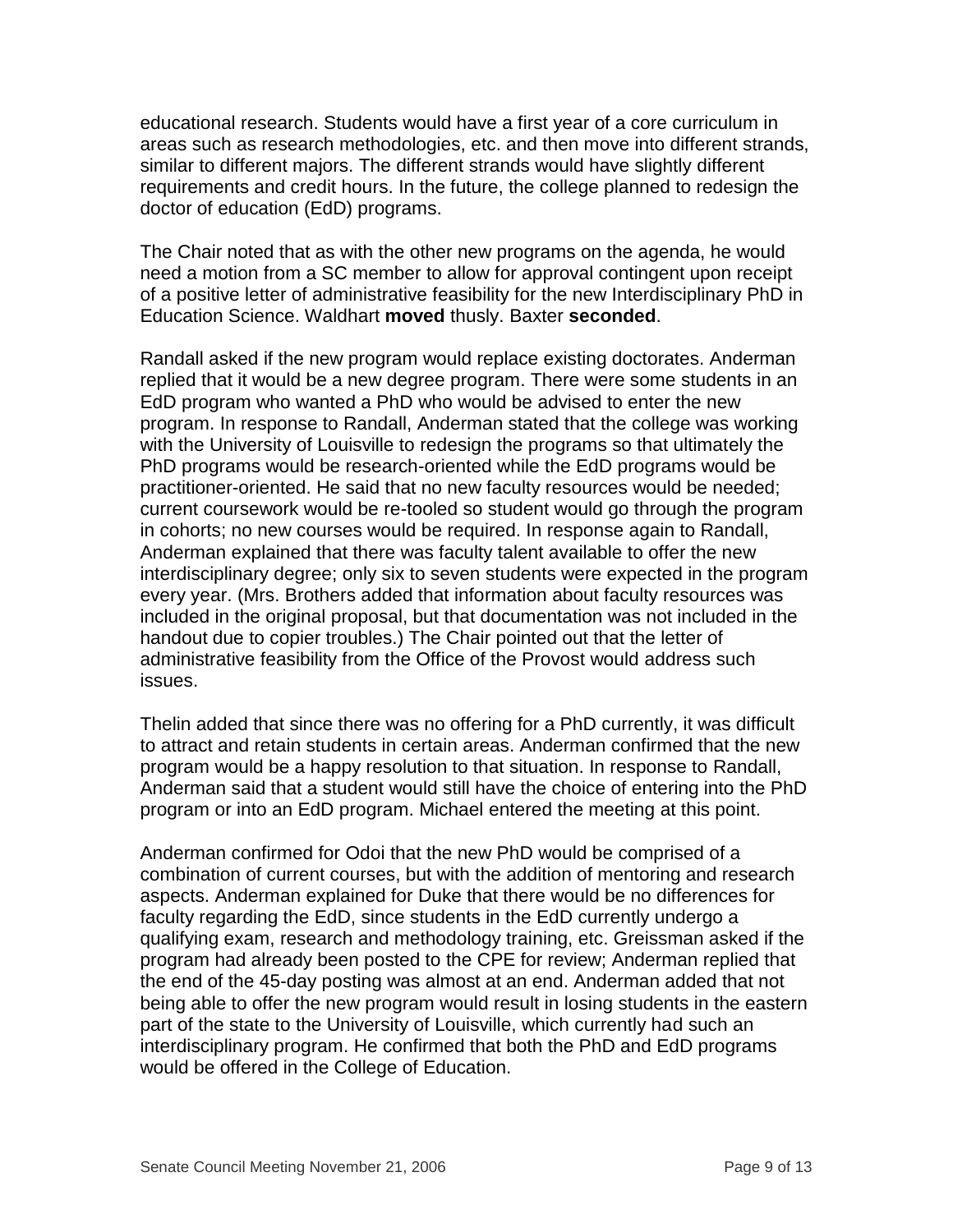There being no further discussion, a **vote** was taken on the motion to approve a new Interdisciplinary PhD in Education Science, contingent upon receipt of a positive letter of administrative feasibility from the Office of the Provost. The motion **passed** unanimously.

## 9. [Journalism, Integrated Strategic Comm., Telecommunications Test-Out](http://www.uky.edu/USC/New/files/20061120/Journalism%20Test%20Out%20Program%20Change.pdf)  [\(objection to posting on transmittal\)](http://www.uky.edu/USC/New/files/20061120/Journalism%20Test%20Out%20Program%20Change.pdf)

It was mentioned that both Michael and Baxter lodged the objection to the proposal.

Michael stated that he had no objection to the proposal based on its merits, but rather based on the little known *[Senate Rule](http://www.uky.edu/USC/New/files/20061120/5-2-1-2_Special%20Examination.pdf) 5.2.1.2.B* regarding testing out of courses. The Chair noted the presence of three College of Communications and Information Studies (CCIS) faculty members: School of Integrated Strategic Communications Director Beth Barnes; Associate Professor of Journalism Scoobie Ryan; and Associate Professor of Journalism Yvonne Cappe.

Guest Barnes explained that many of the courses involved in the programs of Journalism, Integrated Strategic Communications and Telecommunications were skills-based and not appropriate for testing out of; an objective test would not adequately reflect what a student would learn if enrolled in the course. Barnes explained that the programs in question wanted to be able to tell students up front that they could not test out of certain courses, regardless of self-expressed proficiencies. In response to Michael's question about this applying to every course in the schools' programs, Barnes replied that it was primarily skills courses that should not be tested out of, which rely on project skills and applying knowledge.

Guest Ryan explained that many affected courses involved a learning process. She said that plagiarism was a real problem in the field. In addition, it was not comparable for a student wanting to test-out to check out a camera and present an instructor with a project that the student may or may not have shot, edited, etc.; it would not be equal to a semester-long project completed by a student immersed in the class. In response to Michael, Ryan stated that she believed that there were not really any courses involved in the CCIS that would be appropriate for testing out of. The proposal to disallow testing-out was first proposed for broadcast classes; at the meeting at which such a test-out was discussed faculty from many of the CCIS schools also wanted their courses to be exempt from testing-out. There was general agreement by all (including discussions at a faculty meeting; an academic affairs committee meeting; and an informal meeting held earlier in the day by CCIS faculty to discuss testing-out) that testing-out was inappropriate.

Baxter noted that he saw instances of Computer Science students believing they could test-out of certain courses; he would require the student to undertake a programming project over the course of a week, after which Baxter would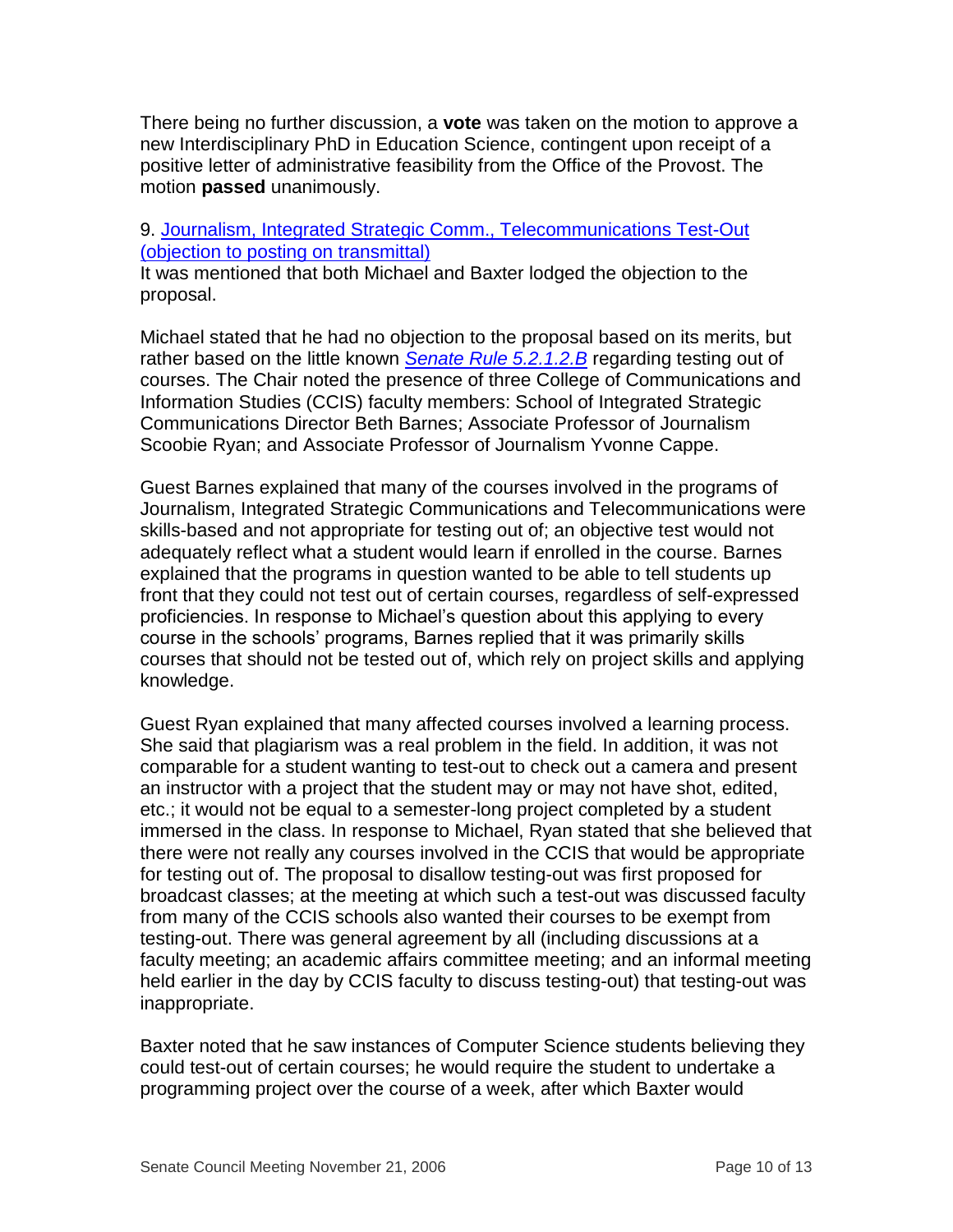evaluate the project and, if successful, offer the student a formal exam. He said he would hate to see a student waste an entire semester performing work that was already mastered. Ryan replied that the courses required for obtaining a degree were severely limited by their accrediting body. If a student stated that s/he was able to test out of the courses, Ryan would suggest the student pursue a degree in a field complementary to journalism, such as economics or political science. She said that faculty had the students for only 30 to 40 hours and wanted to maximize the amount of time spent with students. Baxter said that in his experience, students would only want to test out of one or two courses; Ryan replied that a student had recently attempted to test-out of three core courses.

Michael added that students benefited from classroom interactions, not just the work expected of them. Baxter wondered about offering a student an opportunity to bypass certain courses – if a student exhibited mastery of a certain course, the student could then be required to take another course.

Waldhart related that in the Department of Communication, students were allowed credit by exam for basic public speaking. She said that students usually came with a self-expressed statement of proficiency based upon a comment by a non-professional and wanted to take the nationally known test to prepare a speech. After the speech, more than half reported that they did not realize that public speaking involved more than merely vocalizing thoughts. Normally 12 – 20 students signed up for the test, 10 took the test and five or six continued on and took the speech part. Of those completing, the average grade was a C or D, not truly a demonstration of mastery of the subject. She said that at Virginia Tech, engineering faculty had to create a course for students who scored well on a "test-out" but did not know all that was necessary to succeed in subsequent courses. Waldhart opined that the prohibition on testing-out was acceptable for the CCIS units in question. She thought it was a legitimate request.

Randall wondered if there was any way that something could be written in to the programs (Journalism, Integrated Strategic Communications, Telecommunications) to allow an exception. Ryan spoke against such an exception. She explained that the University of Missouri did not accept any transfer credit in journalism. Barnes added that a graduate was referred to as a "Missouri journalist," a level of distinction in the field because of the strict standards at the University of Missouri. Barnes said that their accrediting body allowed up to 12 transfer credits; even in those cases, students were spoken with to ensure that the courses were appropriate to transfer. She said the program would usually accept the courses that were least likely to affect the major so that the student received an appropriate molding into a professional. She said that testing-out was not a feasible option.

Guest Cappe said that if a local newsperson came to Journalism and expressed interest in a degree, she would wonder why the individual was not interested in a degree in another field that would expand the ability to report on/in a certain field.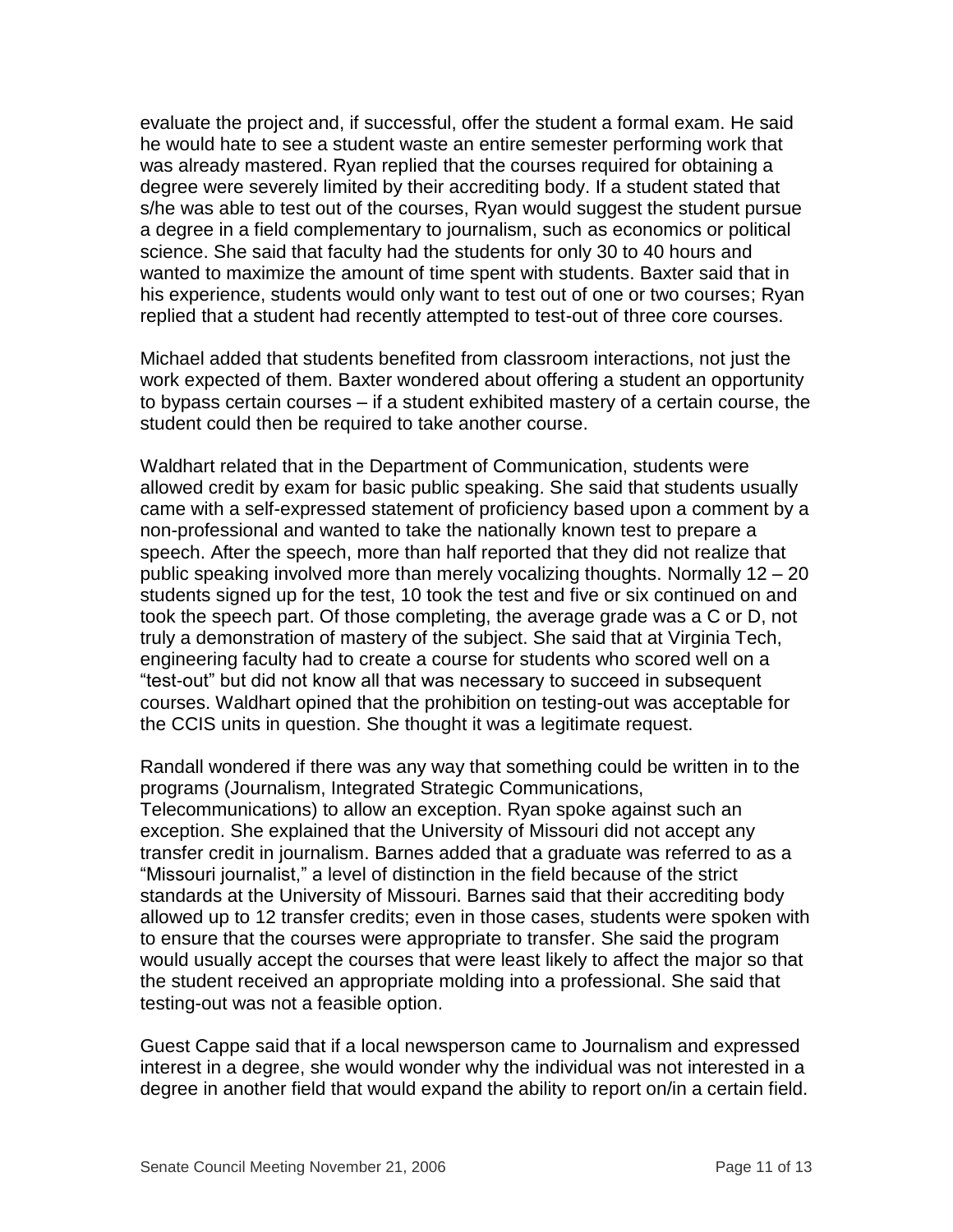She added that many stations were going to a "one man band" – reporter, interviewer and other responsibilities held by one person. She said that when a student left the School of Journalism, the student would be able to perform many activities, not just one or two that are involved in journalism. Odoi expressed concern about a student not being able to perform any type of test-out under any circumstances. He wondered how many students had tested-out in the past. Ryan replied that in the past 10 years, one student tested out of JOU 204 with a C grade; the student subsequently took the course because of the low grade. Barnes added that the prohibition on testing-out was not because of accommodations made for a plethora of students, but rather to establish that the specific types of courses were not appropriate to test out of. The Chair asked if there were further questions.

Duke wondered how the problem of a *Senate Rule* in contradiction to the proposed change to the programs in Journalism, Integrated Strategic Communications and Telecommunications would be addressed. Michael thought that the explanation offered by Barnes, Ryan and Cappe was sufficient to prohibit testing-out; the issue was that credit by examination was always inappropriate in these programs.

The Chair stated that a motion was needed to approve the prohibition because it was removed from the posted, 10-day web transmittal for SC review. He said that if approved, it would go on a 10-day web transmittal for review by the Senate.

Waldhart **moved** to approve the proposal to prohibit testing-out of any courses required for degrees in Journalism, Integrated Strategic Communications and Telecommunications. Thelin **seconded**. A **vote** was taken and the motion passed with six in favor, one against and one abstaining.

## 6. Naming of [Subset of Senate Council for Reinstatement Committee](http://www.uky.edu/USC/New/files/20061120/Reinstatement%20Cmte.pdf)

The Chair explained that a few years ago, the SC considered reinstatement requests one at a time, but found that the interviews, etc. took up a lot of time. The responsibility for reviewing reinstatement requests was then delegated to a subset of the SC. He said that for 2005 – 2006, the Reinstatement Committee was made up of himself, Dembo and student member Monica Hobson. Hobson had since graduated and Dembo expressed a desire to not serve again on the committee. The Chair said that he was willing to continue to serve, so what was needed was one faculty member and one student member. In response to Odoi, the Chair said that there were usually one to two reinstatement cases heard by the Reinstatement Committee during each semester. He said there was one case waiting to be heard.

Odoi and Randall volunteered to serve on the Reinstatement Committee. The membership of the Reinstatement Committee being comprised of Randall, Tagavi (SC Chair) and Odoi was **approved** by unanimous consent.